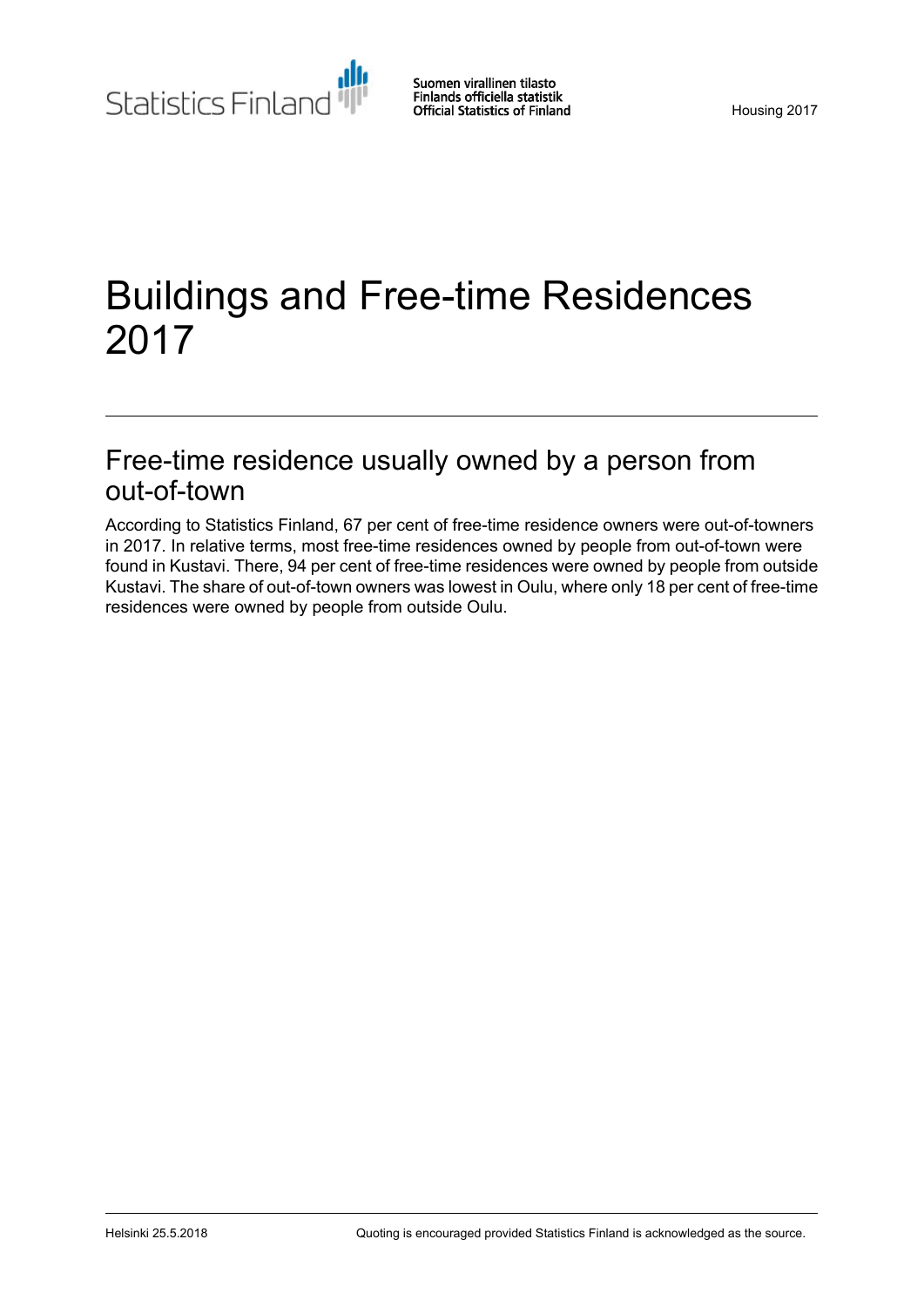



There were 431,000 free-time residences owned by private individuals. Of these, 290,700 were owned by out-of-towners, i.e. persons who do not live in the municipality where the free-time residence is located. In addition, there were 76,200 free-time residencesin Finland that were owned by death estates, enterprises, communities or foreigners. These free-time residences are not included in the ratios and comparisons presented in this release. In all, there were 507,200 free-time residences at the end of 2017.

In 270 municipalities, more than one-half of free-time residences were owned by out-of-towners. However, out-of-towners do not travel to their free-time residences from very far as the free-time residence is typically located in the home region.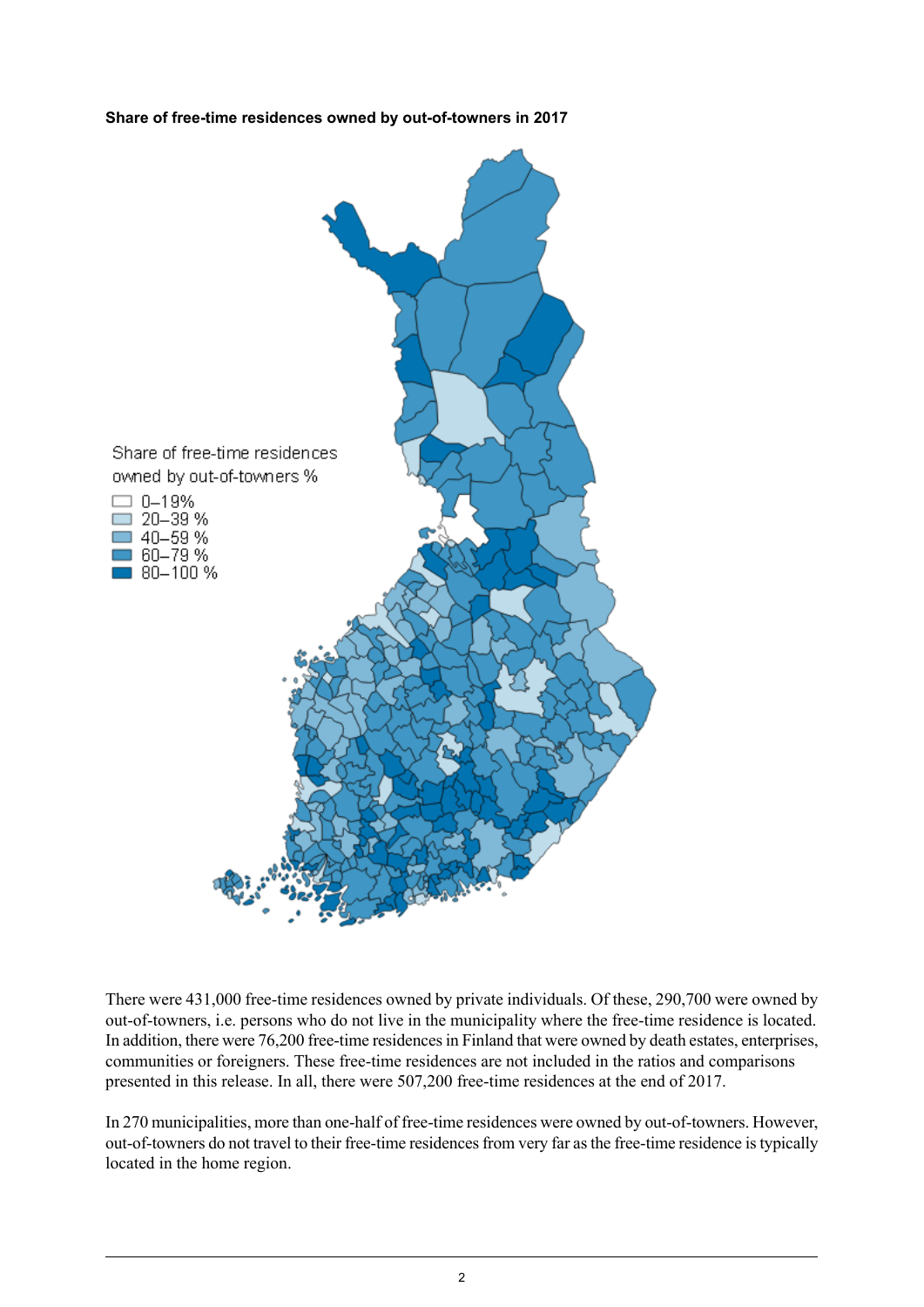Only in three regions, the owner lived more often in a different region than in which the free-time residence was located. These regions were Etelä-Savo, Päijät-Häme and Kanta-Häme. Ownership of a free-time residence located in the home region was most common in Uusimaa, Åland and Ostrobothnia.



**Number of free-time residences owned by private persons by region of location and the owner's home region in 2017**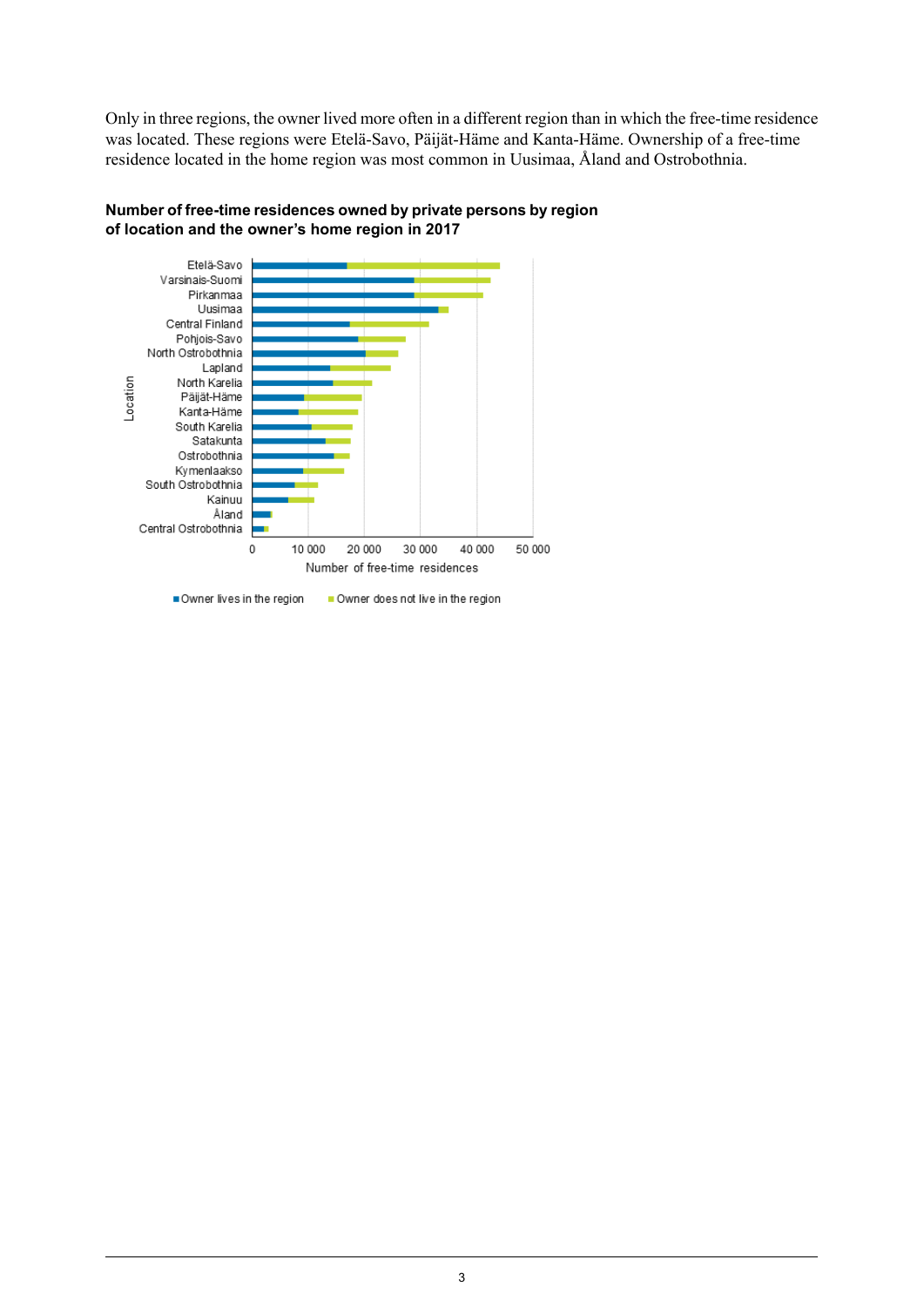## **Contents**

## Tables

| Appendix tables                                                                                                |  |
|----------------------------------------------------------------------------------------------------------------|--|
| Appendix table 1. Number of buildings, dwellings and persons by type of building and number of storeys 31 Dec. |  |
|                                                                                                                |  |
|                                                                                                                |  |
|                                                                                                                |  |
|                                                                                                                |  |

## Figures

| Figure 2. Municipalities with more free-time residences than occupied dwellings in 2017 (those with the highest |  |
|-----------------------------------------------------------------------------------------------------------------|--|
|                                                                                                                 |  |
|                                                                                                                 |  |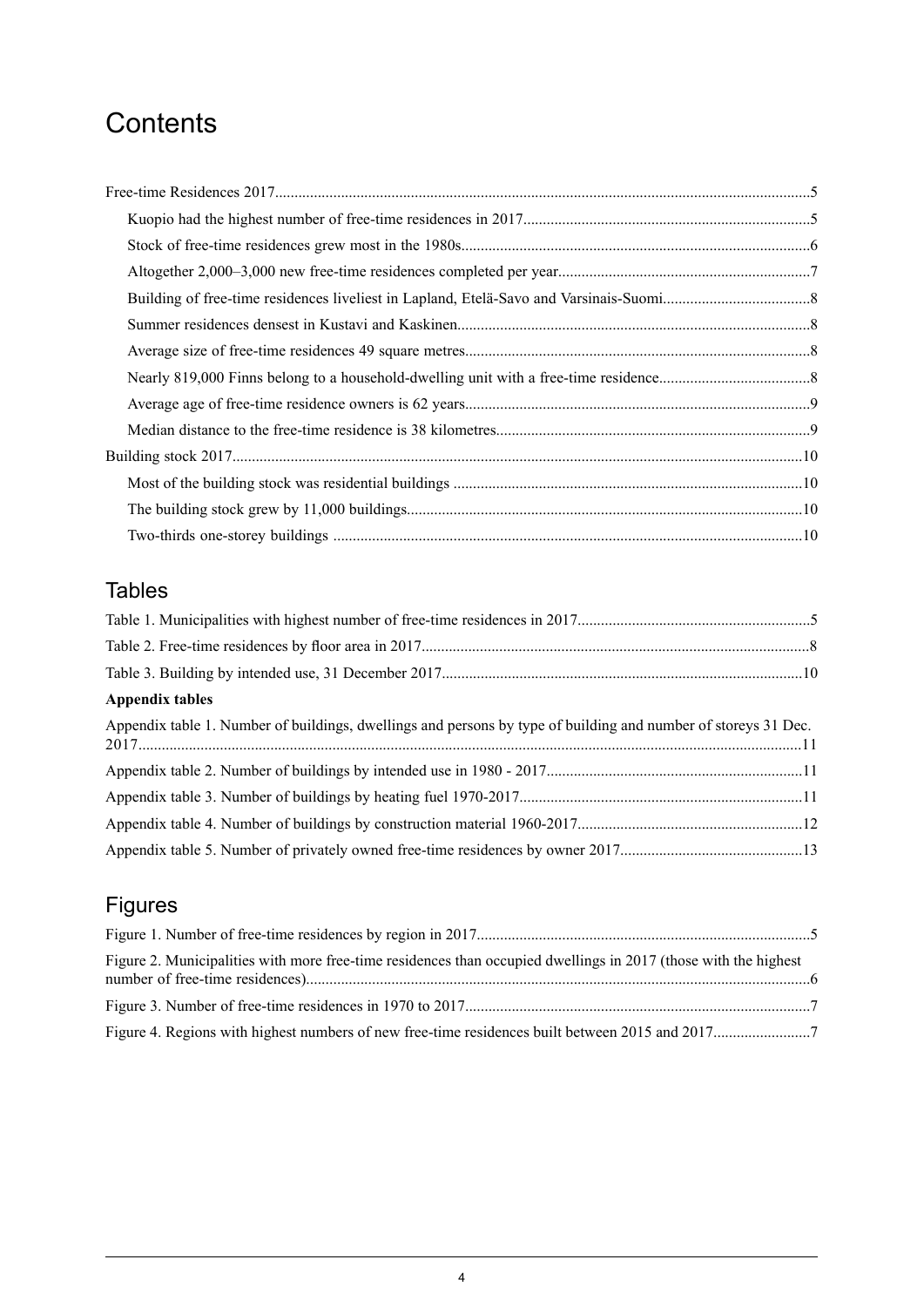## <span id="page-4-0"></span>Free-time Residences 2017

### <span id="page-4-1"></span>Kuopio had the highest number of free-time residences in 2017

According to Statistics Finland, there were over half a million free-time residences in Finland in 2017. At the same time, Kuopio was the biggest municipality in Finland by its number of free-time residences. Mikkeli was the second biggest municipality measured by the number of free-time residences in 2017. Both Kuopio and Mikkeli have more than 10,000 free-time residences.

|      | Regional Division based on Municipalities on 1 Jan. 2018 Number of free-time residences |         |
|------|-----------------------------------------------------------------------------------------|---------|
|      | 1. Kuopio                                                                               | 10789   |
| 2.   | Mikkeli                                                                                 | 10 444  |
| 3.1  | Parainen                                                                                | 8695    |
|      | 4. Lohja                                                                                | 8468    |
| 5.   | Savonlinna                                                                              | 8416    |
| 6.   | Hämeenlinna                                                                             | 8 0 4 3 |
| 7.1  | Kouvola                                                                                 | 7749    |
| 8.1  | Salo                                                                                    | 7 0 65  |
|      | 9. Kuusamo                                                                              | 6837    |
| 10.1 | Raasepori                                                                               | 6 5 9 8 |
|      | 11. Pori                                                                                | 5 1 9 5 |
| 12.1 | Mäntyharju                                                                              | 4 8 6 8 |
|      | 13. Kemiönsaari                                                                         | 4817    |
| 14.  | Kangasala                                                                               | 4 6 4 7 |
|      | 15. Naantali                                                                            | 4646    |

<span id="page-4-2"></span>**Table 1. Municipalities with highest number of free-time residences in 2017**

<span id="page-4-3"></span>Varsinais-Suomi was the region with the highest number of free-time residences in 2017, around 49,700 free time residences. The number of free-time residences also exceeded 47,000 in the regions of Etelä-Savo and Pirkanmaa. The regions of Central Ostrobothnia (4,000 free time residences) and Åland (6,500 free time residences) had the lowest numbers of free-time residences.



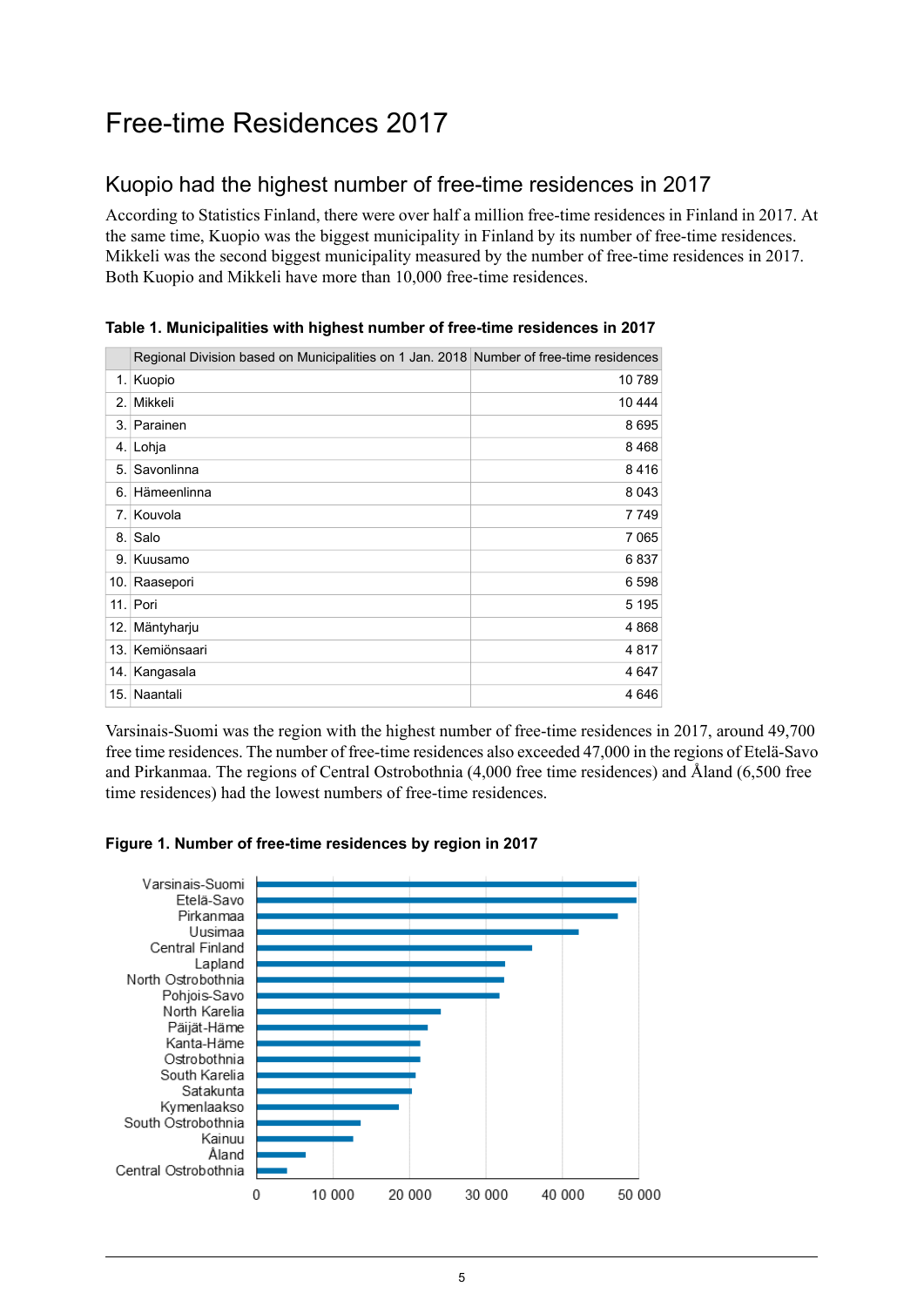The density of free-time residences in the municipality can also be described by comparing their number with that of permanently occupied dwellings. Then the municipalities richest in free-time residences were places that had a relatively low number of population and a high number of free-time residences. At the end of 2017, altogether 65 municipalities had more free-time residences than permanently occupied dwellings. Such municipalities were Parainen, Mäntyharju, Kemiönsaari and Pälkäne. As the number of permanent residents decreases, the number of free-time residences may become emphasised in ever more municipalities. From 2000 onwards, the number of municipalities with a majority of free-time residences has increased approximately by thirty, when the situation is viewed with the present division of municipalities of 2018.



<span id="page-5-1"></span>

### <span id="page-5-0"></span>Stock of free-time residences grew most in the 1980s

There were 507,200 free-time residences in Finland at the end of 2017. The number increased by 4,300 from the previous year. The stock of free-time residences does not grow direct due to newbuilding because some free-time residences area converted into permanent dwellings or their active use is discontinued. The number of free-time residences grew fastest in the 1980s. In 1990, there were 368,000 free-time residences, which was 46 per cent more than in 1980. From 1970 to 1980, the increase was 75,600, or 43 per cent.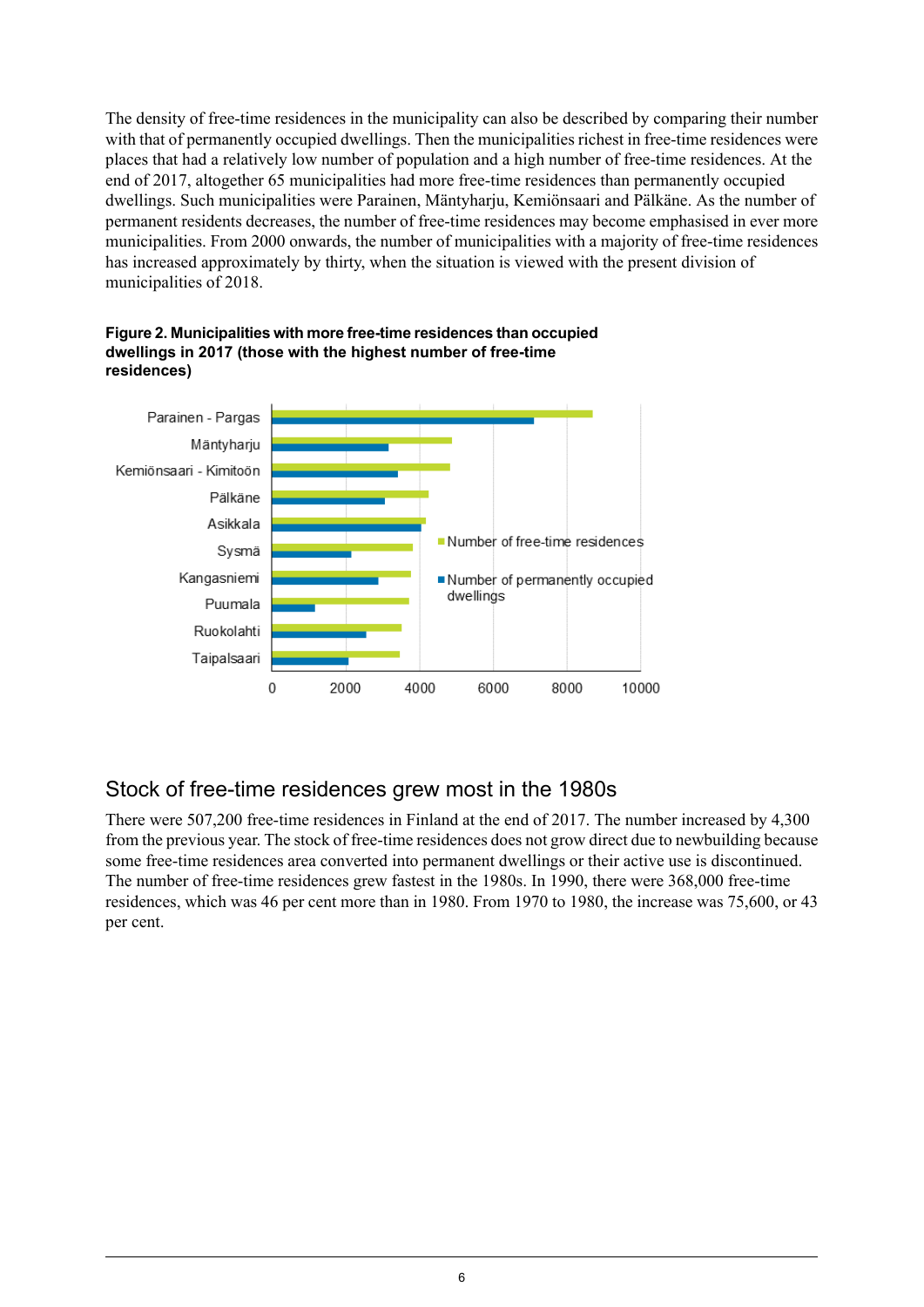

#### <span id="page-6-1"></span>**Figure 3. Number of free-time residences in 1970 to 2017**

The rate of construction of free-time residences has been slowing down steadily since the early years of the 1990s. Whereas roughly 8,000 free-time residences were built every year in the early 1990s, in recent years the number has been 2,000–3,000 free-time residences per year. Through the 1990s, the stock of free-time residences grew by around 20 per cent. This is clearly by less than in the 1970s and 1980s, when the stock increased by over 40 per cent per decade.

### <span id="page-6-0"></span>Altogether 2,000–3,000 new free-time residences completed per year

Over 4,000 new free-time residential buildings have been completed per year in the 2000s. Nowadays they are completed less and less free-time residences per year. For example a few thousands new free-time residential buildings were completed in 2017 (according to statistics of buildingstock).

<span id="page-6-2"></span>During 2017, the highest numbers of new free-time residences were built in Lapland, Etelä-Savo and Varsinais-Suomi. By municipality, the highest numbers of new free-time residences were built in Kuusamo, Kittilä, Savonlinna, and Kolari: over 40 free-time residences in the year in each municipality.



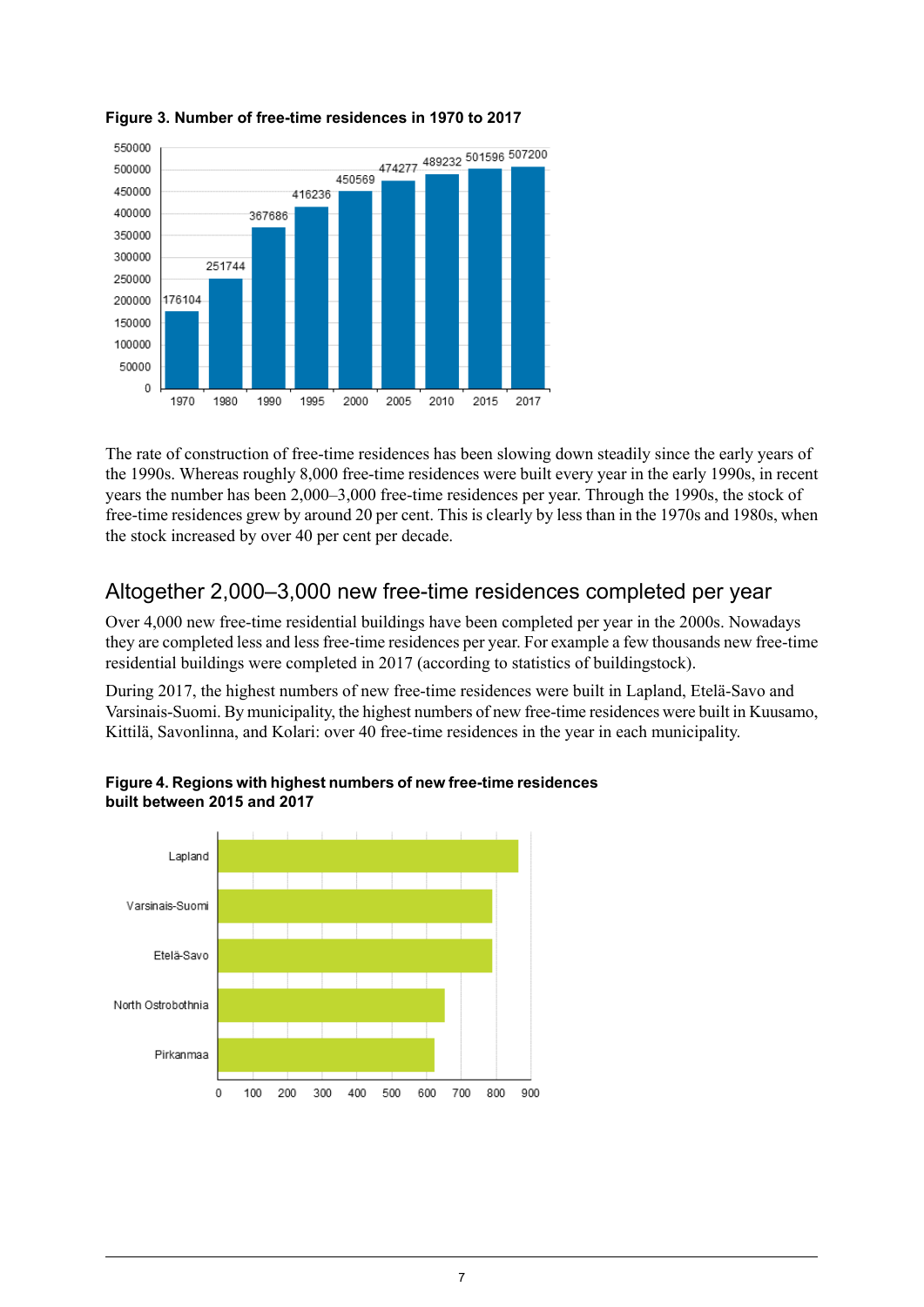#### <span id="page-7-0"></span>Building of free-time residences liveliest in Lapland, Etelä-Savo and Varsinais-Suomi

In the 2000s, the highest numbers of free-time residential buildings have been completed in general in Lapland, Etelä-Savo and Varsinais-Suomi, where their number has grown by over 400 per year.

Since 1990 the stock of free-time residences has grown most in Etelä-Savo, where it has increased by approximately 14,500. The stock has changed least in Central Ostrobothnia and Åland where the number of free-time residences has increased by over 1,500 since 1990.

#### <span id="page-7-1"></span>Summer residences densest in Kustavi and Kaskinen

Free-time residences are densest in the municipality of Kustavi and Kaskinen with average 15–18 free-time residences per square kilometre of land. In eight municipalities there are more than ten free-time residences per square kilometre. In the whole country there are, on the average, 1,7 free-time residences per square kilometre. Varsinais-Suomi, Uusimaa, Päijät-Häme, Kanta-Häme and Åland have more than four free-time residences per square kilometre. In North and Central Ostrobothnia, and Kainuu and Lapland there is average less than one free-time residence per square kilometre. In proportion to the land area, Kauniainen, Savukoski, Enontekiö and Utsjoki have the lowest number of free-time residences.

#### <span id="page-7-2"></span>Average size of free-time residences 49 square metres

New free-time residences are larger in floor area than before. The average floor area of free-time residences built in the 2010s was 71 square metres and the median 65 square metres. The average floor area of free-time residences built in 2000 to 2009 was 65 square metres and the median 56 square metres. The average floor of all free-time residences was 49 square metres in 2017. The known square metres of free-time residences are included in the average floor size (the floor area of around 16,000 free-time residences is unknown). Large free-time residences and buildings used as leisure-time housing increased the average size to some extent, as the median floor area of all free-time residences was 40 square metres. Thus, one-half of free-time residences still have a floor area of 40 square metres or less. The share of large free-time residences with a floor area of at least 60 square metres was 26 per cent of all free-time residences in 2017. In 1970, the share of such large free-time residences in the stock of free-time residences was 15 per cent.

| Floor area, m2              | Number of free-time residences | $\%$  |
|-----------------------------|--------------------------------|-------|
| Free-time residences, total | 507 200                        | 100,0 |
| $-19$                       | 45 432                         | 9,0   |
| $20 - 39$                   | 180 539                        | 35,6  |
| $40 - 59$                   | 136 763                        | 27.0  |
| $60 - 79$                   | 65 695                         | 13,0  |
| $80 - 99$                   | 31 572                         | 6,2   |
| $100 -$                     | 30 976                         | 6,1   |
| Unknown                     | 16 223                         | 3,2   |
| Average floor space         | 49                             |       |
| Median floor space          | 42                             |       |

<span id="page-7-4"></span>

|  | Table 2. Free-time residences by floor area in 2017 |  |  |
|--|-----------------------------------------------------|--|--|

#### <span id="page-7-3"></span>Nearly 819,000 Finns belong to a household-dwelling unit with a free-time residence

Of all free-time residences, 431,000 were owned by private persons. Around 76,000 free-time residences were owned by heirs, companies, communities or foreigners. In all, almost 819,000 persons belonged to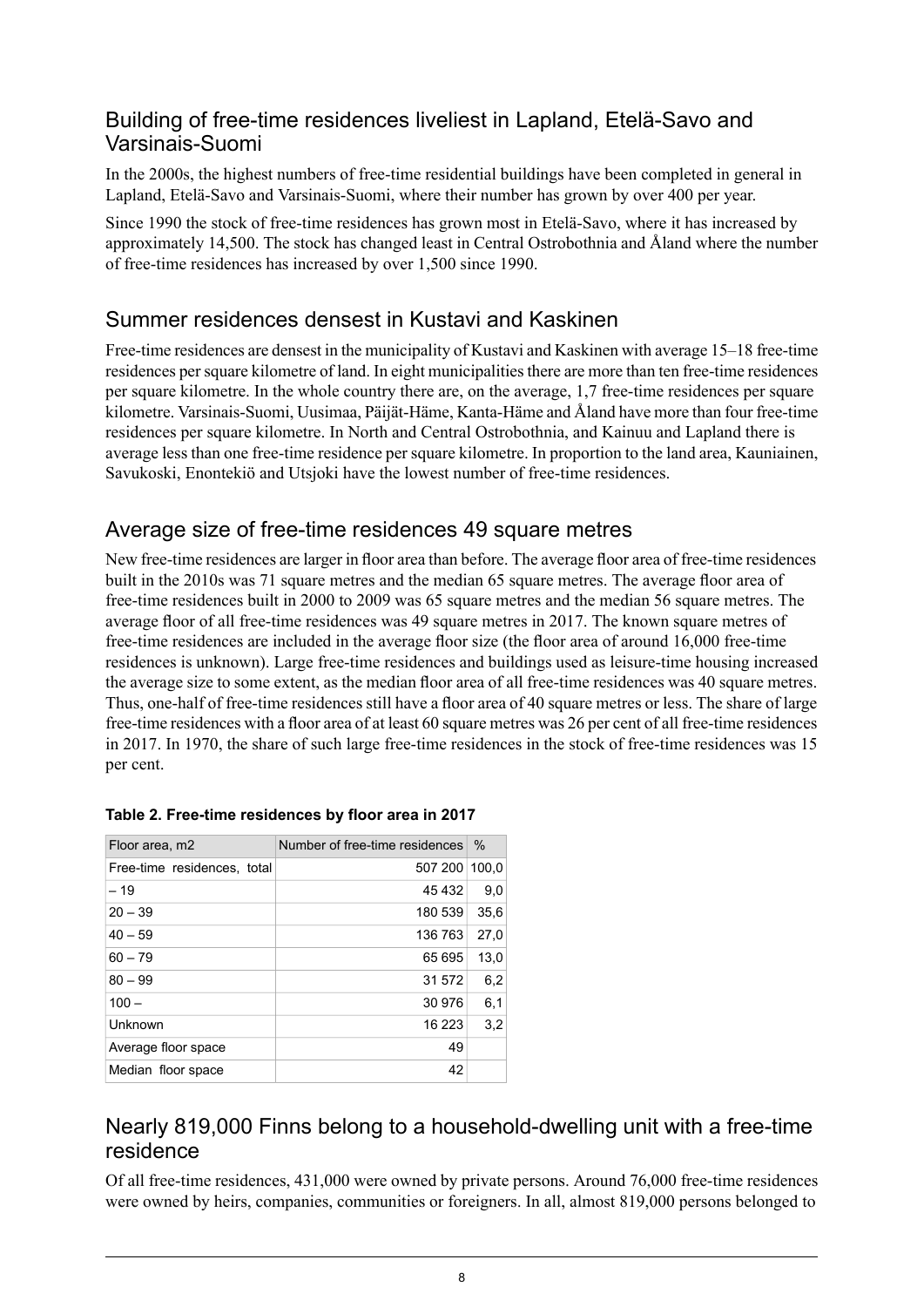a household-dwelling unit that owned a free-time residence. In many municipalities, summer residents double the population of the municipality in summer.

Free-time residences are usually located near the owner's permanent residence. In total, 64 per cent of free-time residence owners had a free-time residence in their region of residence. More than 90 per cent of free-time residence owners in Åland, Lapland and North Karelia owned a free-time residence in the region of residence. By contrast, the free-time residences of persons residing in Uusimaa were mainly located in some other region. Only 29 per cent of Uusimaa residents owned free-time residencesin Uusimaa. One-third of all free-time residence owners had a free-time residence in their municipality of domicile.

#### <span id="page-8-0"></span>Average age of free-time residence owners is 62 years

The average age of the owners of new free-time residences completed in 2017 was 54 years, while the average age of all owners of free-time residences was 62 years in 2017. Around 24,000, or only six per cent of all free-time residence owners were aged under 40.

Of all free-time residences, almost 40 per cent were owned by a household-dwelling units of two adults and 12 per cent by households with children aged under 18. Sixteen per cent of free-time residences were owned by single-person households and 15 per cent by heirs, companies, communities or the owner was unknown. 60 per cent of the owners of free-time residences lived in detached or semi-detached houses.

### <span id="page-8-1"></span>Median distance to the free-time residence is 38 kilometres

The average distance between one's home and free-time residence was 91 kilometres and the median was 38 kilometres. Therefore, one-half of journeys to free-time residences were at most 38 kilometres. The median for the journey of those living in Uusimaa to their free-time residences was 130 kilometres and the average 166 kilometres. The median of the journey of people living in Uusimaa to their free-time residences was over three timeslonger than the median for the entire country and the average nearly double compared with the average for the whole country. The median for the journey of those living elsewhere than in Uusimaa to their free-time residences was 26 kilometres and the average 63 kilometres.

The journey to a free-time residence was calculated for free-time residences owned by private persons. A journey to a free-time residence refersto the linear distance between the permanent residence and free-time residence of the free-time residence owner. In 2017, the distance could be calculated for 84 per cent of the whole stock of free-time residences.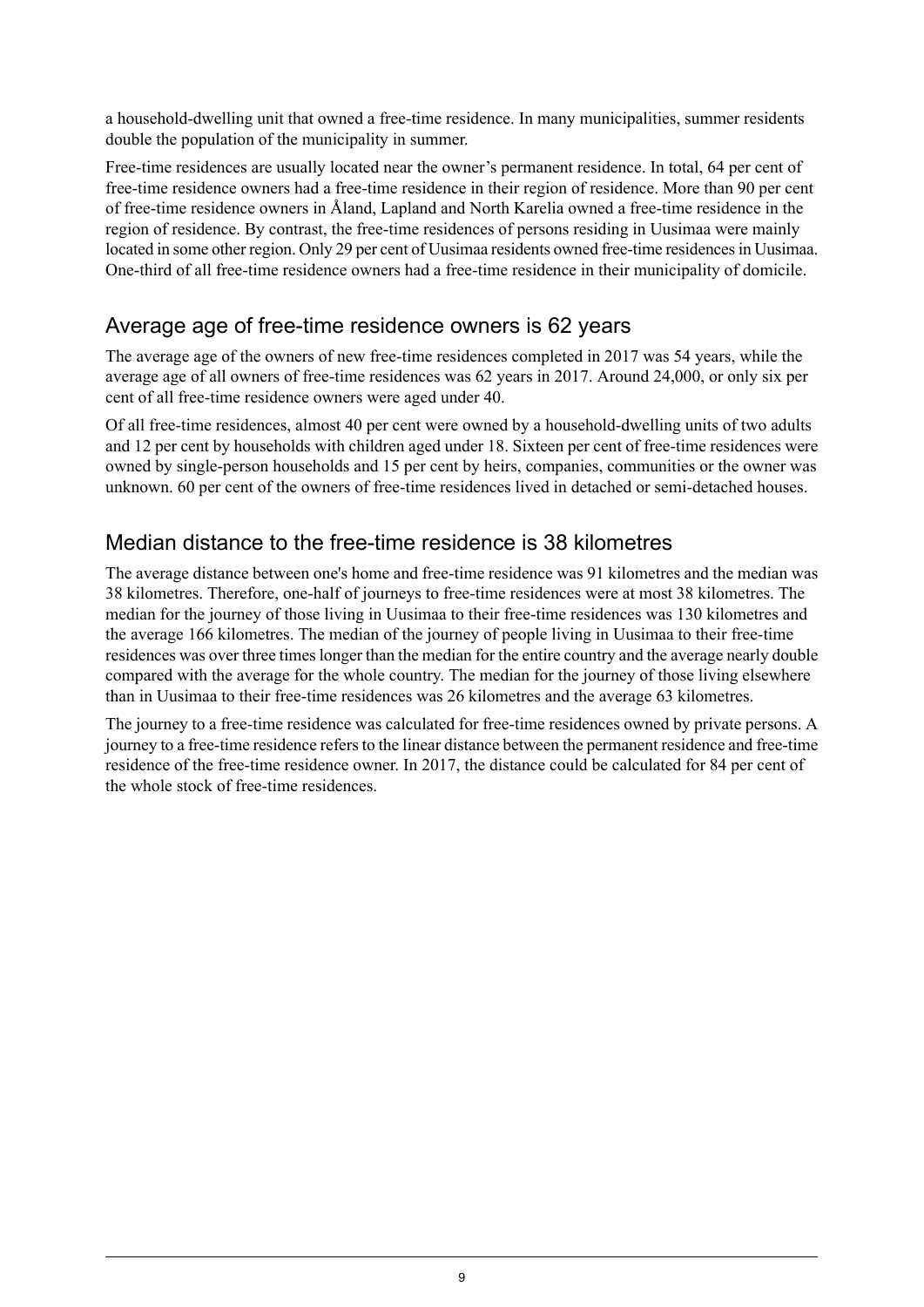## <span id="page-9-0"></span>Building stock 2017

### <span id="page-9-1"></span>Most of the building stock was residential buildings

At the end of 2017 there were 1,5 buildings in Finland (excluding free-time residences and agricultural buildings). Most of the building stock, particularly residential buildings was built after the 1970s. The gross floor area of the building stock totalled about 482 million square metres. The average gross floor area of all buildings was about 319 square metres; in other than residential buildings the average gross floor area was about 830 square metres. Residential buildings accounted for 62 per cent of the total gross floor area.

|                           | <b>Buildings</b> | Per cent of total buildings (%) |
|---------------------------|------------------|---------------------------------|
| <b>BUILDINGS TOTAL</b>    | 1 523 196        | 100,0                           |
| A.Residential buildings   | 1 294 426        | 85,0                            |
| Detached houses           | 1 152 489        | 75,7                            |
| Attached houses           | 81 293           | 5,3                             |
| Blocks of flats           | 60 644           | 4,0                             |
| C-X Other bulldings       | 228 770          | 15,0                            |
| C Commercial buildings    | 43 868           | 2,9                             |
| D Office buildings        | 10 834           | 0,7                             |
| E Traffic buildings       | 57 760           | 3,8                             |
| F Institutional buildings | 9 077            | 0,6                             |
| G Buildings for assembly  | 14 510           | 1,0                             |
| H Educational buildings   | 8 987            | 0,6                             |
| J Industrial buildings    | 45 870           | 3,0                             |
| K Warehouses              | 32 408           | 2,1                             |
| X Other buildings         | 5456             | 0,4                             |

#### <span id="page-9-4"></span>**Table 3. Building by intended use, 31 December 2017**

### <span id="page-9-2"></span>The building stock grew by 11,000 buildings

<span id="page-9-3"></span>There were 1,523,200 buildings in Finland at the end of 2017 The building stock grew by 11,000 from the year before. The number of buildings has increased by 361,000 or by about 31 per cent, from 1990. There are about 79,000 old buildings completed prior to 1921, i.e. only 5 per cent of the building stock. Three-quarters of the building stock were detached houses. Blocks of flats and terraced houses accounted for only one-tenth of the total number of buildings. Blocks of flats accounted for about one-third of the total gross floor area of all residential buildings.

### Two-thirds one-storey buildings

66 per cent of the building stock were one-storey buildings. That is because three-quarters of the building stock were detached houses. One and two-storey buildings account for altogether 95 per cent of the total building stock. A total of 3,6 million, i.e. 67 per cent, of the population in Finland live in buildings with one or two storeys. There were 29,000 buildings with four storeys or more and just over one million (1,261,000) Finnslived in them. Buildings with ten storeys and more are quite rare. There are approximately 315 such landmarks in Finland, 224 of them blocks of flat. There were 94 buildings with more than twelve storeys, 59 of them were listed in register as residential buildings.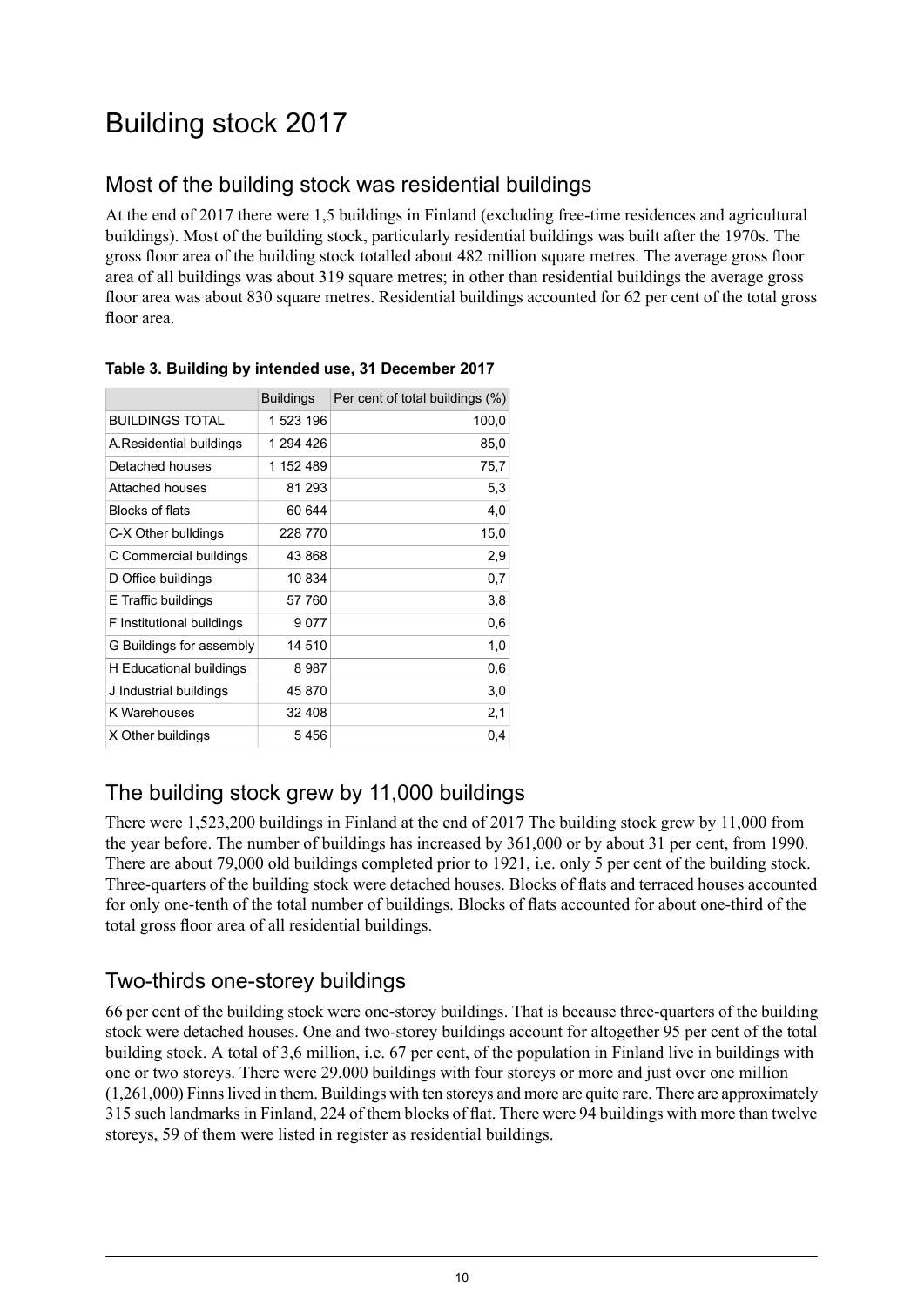## Appendix tables

#### <span id="page-10-0"></span>**Appendix table 1. Number of buildings, dwellings and persons by type of building and number of storeys 31 Dec. 2017**

| Type of building, Number of storeys | <b>Buildings</b> | <b>Dwellings</b> | Persons (dwelling population) |
|-------------------------------------|------------------|------------------|-------------------------------|
| Total                               | 1 523 196        | 3 002 629        | 5 385 972                     |
| 1 - 2 storeys                       | 1448 562         | 1 747 114        | 3 604 866                     |
| 3 - 9 storeys                       | 56 796           | 1 234 709        | 1752270                       |
| $10 +$ storeys                      | 315              | 16 494           | 22 691                        |
| unknown number of storeys           | 17 523           | 4 3 1 2          | 6 1 4 5                       |
| Detached houses                     | 1 152 489        | 1 159 515        | 2 656 612                     |
| Attached houses                     | 81 293           | 408 514          | 711 722                       |
| <b>Blocks of flats</b>              | 60 644           | 1 378 785        | 1941093                       |
| 1 - 2 storeys                       | 17668            | 153 340          | 204 081                       |
| 3 - 9 storeys                       | 42 545           | 1 206 7 26       | 1711606                       |
| $10 +$ storeys                      | 224              | 16 170           | 22 2 36                       |
| unknown number of storeys           | 207              | 2 5 4 9          | 3 1 7 0                       |
| Other than residential buildings    | 228 770          | 55 815           | 76 545                        |
| 1 - 2 storeys                       | 202 478          | 32 935           | 48 009                        |
| 3 - 9 storeys                       | 9695             | 20 857           | 25 205                        |
| $10 +$ storeys                      | 91               | 324              | 455                           |
| unknown number of storeys           | 16 506           | 1699             | 2876                          |

#### <span id="page-10-1"></span>**Appendix table 2. Number of buildings by intended use in 1980 - 2017**

<span id="page-10-2"></span>

| Intended use              | 1980    | 1990          | 2000      | 2010      | 2015      | 2017      |
|---------------------------|---------|---------------|-----------|-----------|-----------|-----------|
| <b>BUILDINGS TOTAL</b>    | 934 845 | 1 162 410     | 1 299 624 | 1446 096  | 1 505 138 | 1523 196  |
| A.Residential buildings   | 842 662 | 1 0 1 2 1 6 3 | 1 120 714 | 1 234 602 | 1 283 291 | 1 294 426 |
| Detached houses           | 775 678 | 914 928       | 1 002 747 | 1 101707  | 1 143 896 | 1 152 489 |
| Attached houses           | 22 613  | 52 522        | 66 281    | 76 241    | 79 896    | 81 293    |
| Blocks of flats           | 44 371  | 44 713        | 51 686    | 56 654    | 59 499    | 60 644    |
| C-X Other bulldings       | 92 183  | 150 247       | 178 910   | 211 494   | 221847    | 228 770   |
| C Commercial buildings    | 21 926  | 33 138        | 40 294    | 41 961    | 43 058    | 43 868    |
| D Office buildings        | 7 551   | 9913          | 11 037    | 10835     | 10828     | 10 834    |
| E Traffic buildings       | 10 640  | 36 784        | 45 225    | 54 716    | 56 530    | 57 760    |
| F Institutional buildings | 3992    | 5796          | 6978      | 8058      | 8756      | 9077      |
| G Buildings for assembly  | 6659    | 10 231        | 12 943    | 13 509    | 14 151    | 14 510    |
| H Educational buildings   | 7750    | 8545          | 9 1 3 6   | 8903      | 8935      | 8987      |
| J Industrial buildings    | 19 507  | 29 10 6       | 36 437    | 40 629    | 43 524    | 45 870    |
| K Warehouses              | 8730    | 5446          | 6423      | 27 170    | 30 4 29   | 32 408    |
| X Other bulldings         | 5428    | 6948          | 10 437    | 5 7 1 3   | 5636      | 5456      |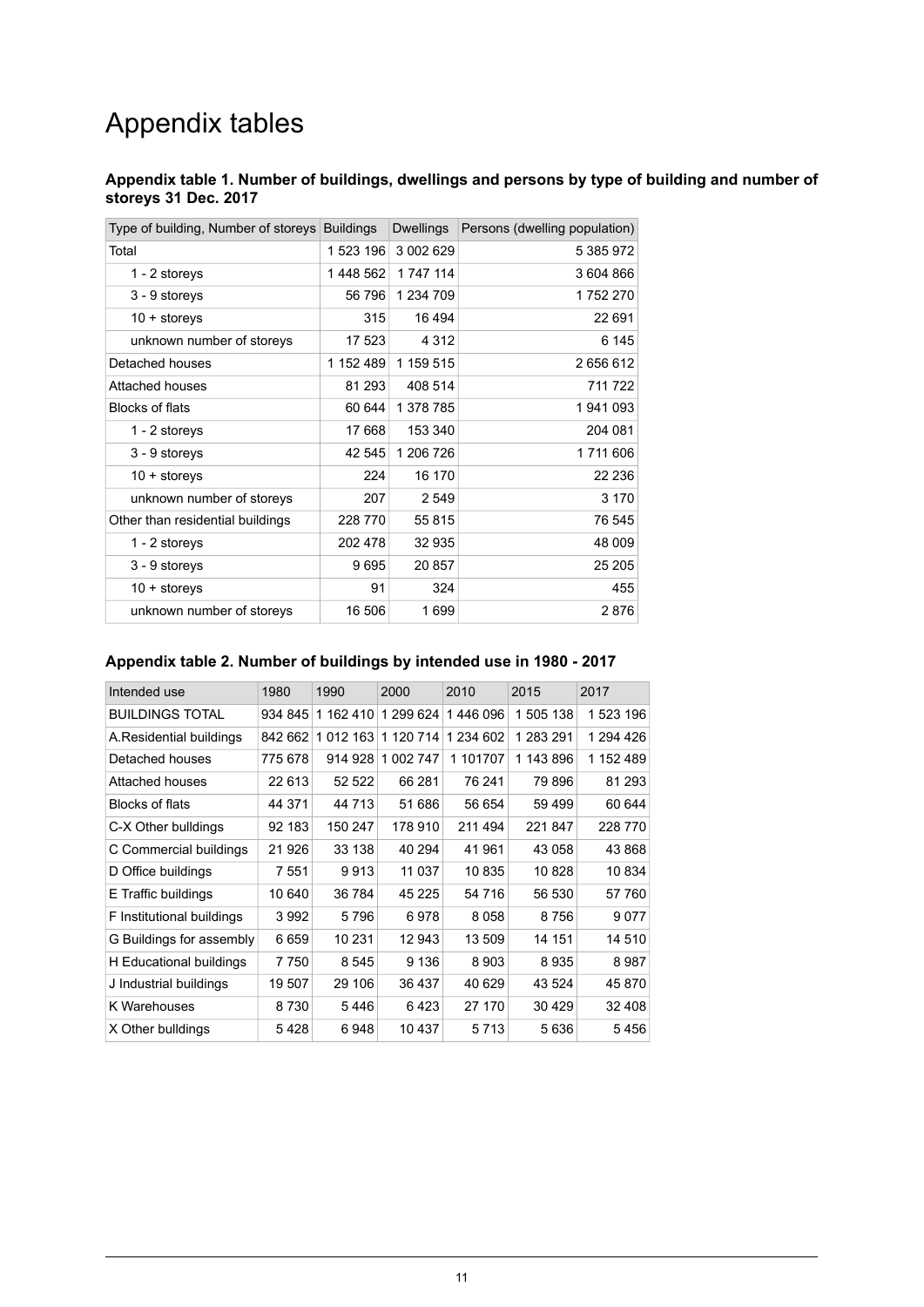| Fuel                   | Year    |         |           |           |          |           |           |  |  |  |
|------------------------|---------|---------|-----------|-----------|----------|-----------|-----------|--|--|--|
|                        | 1970    | 1980    | 1990      | 2000      | 2010     | 2015      | 2017      |  |  |  |
| <b>Buildings total</b> | 837 948 | 934 845 | 1 162 410 | 1 299 490 | 1446 096 | 1 505 138 | 1 523 196 |  |  |  |
| District-/localheat    |         | 48 538  | 105 608   | 130 946   | 164 721  | 180 749   | 193 239   |  |  |  |
| Oil, gas               | 320 171 | 347 498 | 306 750   | 320 934   | 322 279  | 316 688   | 307820    |  |  |  |
| Coal, coke             | 24 3 28 | 11 794  | 8753      | 7986      | 6983     | 6789      | 6686      |  |  |  |
| Electricity            | 41872   | 178 707 | 357 743   | 455 752   | 554 368  | 578 568   | 587 577   |  |  |  |
| Wood, peat             | 429 467 | 327 230 | 321 342   | 292763    | 277 553  | 278 661   | 274 669   |  |  |  |
| Ground heat            |         | ٠.      |           | 3 3 9 7   | 21 667   | 46 014    | 56 525    |  |  |  |
| Other, unknown 1)      | 22 111  | 20 578  | 62 214    | 87486     | 98 525   | 97 669    | 96 680    |  |  |  |
| $\%$                   | 100,0   | 100,0   | 100,0     | 100,0     | 100,0    | 100,0     | 100,0     |  |  |  |
| District- /localheat   | ٠.      | 5,2     | 9,1       | 10,1      | 11,4     | 12        | 12,7      |  |  |  |
| Oil, gas               | 38,2    | 37,2    | 26,4      | 24,7      | 22,3     | 21        | 20,2      |  |  |  |
| Coal, coke             | 2,9     | 1,3     | 0,8       | 0,6       | 0,5      | 0.5       | 0,4       |  |  |  |
| Electricity            | 5,0     | 19,1    | 30,8      | 35,1      | 38,3     | 38.4      | 38,6      |  |  |  |
| Wood, peat             | 51,3    | 35,0    | 27,6      | 22,5      | 19,2     | 18.5      | 18,0      |  |  |  |
| Ground heat            | ٠.      | $\sim$  | ٠.        | 0,3       | 1,5      | 3.1       | 3,7       |  |  |  |
| Other, unknown 1)      | 2,6     | 2,2     | 5,4       | 6,7       | 6,8      | $6.5^{1}$ | 6,3       |  |  |  |

#### **Appendix table 3. Number of buildings by heating fuel 1970-2017**

<span id="page-11-0"></span>1) *Half of the buildings in the class 'Other, unknown' have no fixed heating installation.*

#### **Appendix table 4. Number of buildings by construction material 1960-2017**

| Type of building              |      | Construction material |       |         |      |           |               |                |                      |
|-------------------------------|------|-----------------------|-------|---------|------|-----------|---------------|----------------|----------------------|
|                               |      | Total                 | $\%$  | Stone   | $\%$ | Wood      | $\frac{0}{0}$ | Other, unknown | $\%$                 |
| <b>Buildings</b>              | 1960 | 832 460               | 100,0 | 55 008  | 6,6  | 777 452   | 93,4          |                | $\cdot$ .            |
| total                         | 1970 | 837 948               | 100,0 | 83 125  | 9,9  | 754 823   | 90,1          |                | $\ddot{\phantom{1}}$ |
|                               | 1980 | 934 845               | 100,0 | 120 608 | 12,9 | 814 237   | 87,1          |                |                      |
|                               | 1990 | 1 162 410             | 100,0 | 168 818 | 14,5 | 956 626   | 82,3          | 36 966         | 3,2                  |
|                               | 2000 | 1 299 624             | 100,0 | 194 725 | 15,0 | 1 040 189 | 80,0          | 64 710         | 5,0                  |
|                               | 2010 | 1 446 096             | 100,0 | 229 311 | 15,9 | 1 163 138 | 80,4          | 53 647         | 3,7                  |
|                               | 2015 | 1 505 138             | 100,0 | 243 463 | 16,2 | 1 212 662 | 80,6          | 49 013         | 3,3                  |
|                               | 2017 | 1 523 196             | 100,0 | 249 776 | 16,4 | 1 225 037 | 80,4          | 48 383         | 3,2                  |
| Residential 1960<br>buildings |      | 725 932               | 100,0 | 25 586  | 3,5  | 700 346   | 96,5          |                | $\ddotsc$            |
|                               | 1970 | 768 204               | 100,0 | 58 287  | 7,6  | 709 917   | 92,4          |                | $\ddotsc$            |
|                               | 1980 | 842 662               | 100,0 | 89 490  | 10,6 | 753 172   | 89,4          |                | $\cdot$              |
|                               | 1990 | 1 004 809             | 100,0 | 121 291 | 12,1 | 870 314   | 86,6          | 13 204         | 1,3                  |
|                               | 2000 | 1 120 714             | 100,0 | 138 357 | 12,3 | 935 928   | 83,5          | 46 4 29        | 4,1                  |
|                               | 2010 | 1 234 602             | 100,0 | 159 441 | 12,9 | 1 039 706 | 84,2          | 35 4 55        | 3,7                  |
|                               | 2015 | 1 283 291             | 100,0 | 168 021 | 13,1 | 1083163   | 84,4          | 32 107         | 2,5                  |
|                               | 2017 | 1 294 4 26            | 100,0 | 170 742 | 13,2 | 1 092 396 | 84,4          | 31 288         | 2,4                  |
| Other                         | 1960 | 106 528               | 100,0 | 29 4 22 | 27,6 | 77 106    | 72,4          |                | $\cdot$              |
| buildings                     | 1970 | 69 744                | 100,0 | 24 838  | 35,6 | 44 906    | 64,4          |                | $\ddotsc$            |
|                               | 1980 | 92 183                | 100,0 | 31 118  | 33,8 | 61 065    | 66,2          |                | $\sim$               |
|                               | 1990 | 150 249               | 100,0 | 47 394  | 31,5 | 82 661    | 55,0          | 20 194         | 13,4                 |
|                               | 2000 | 178 910               | 100,0 | 56 368  | 31,5 | 104 261   | 58,3          | 18 28 1        | 10,2                 |
|                               | 2010 | 211 494               | 100,0 | 69 870  | 33,0 | 123 432   | 58,4          | 18 182         | 8,6                  |
|                               | 2015 | 221 847               | 100,0 | 75 442  | 34,0 | 129 499   | 58,4          | 16 906         | 7,6                  |
|                               | 2017 | 228 770               | 100,0 | 79 034  | 34,5 | 132 641   | 58,0          | 17 095         | 7,5                  |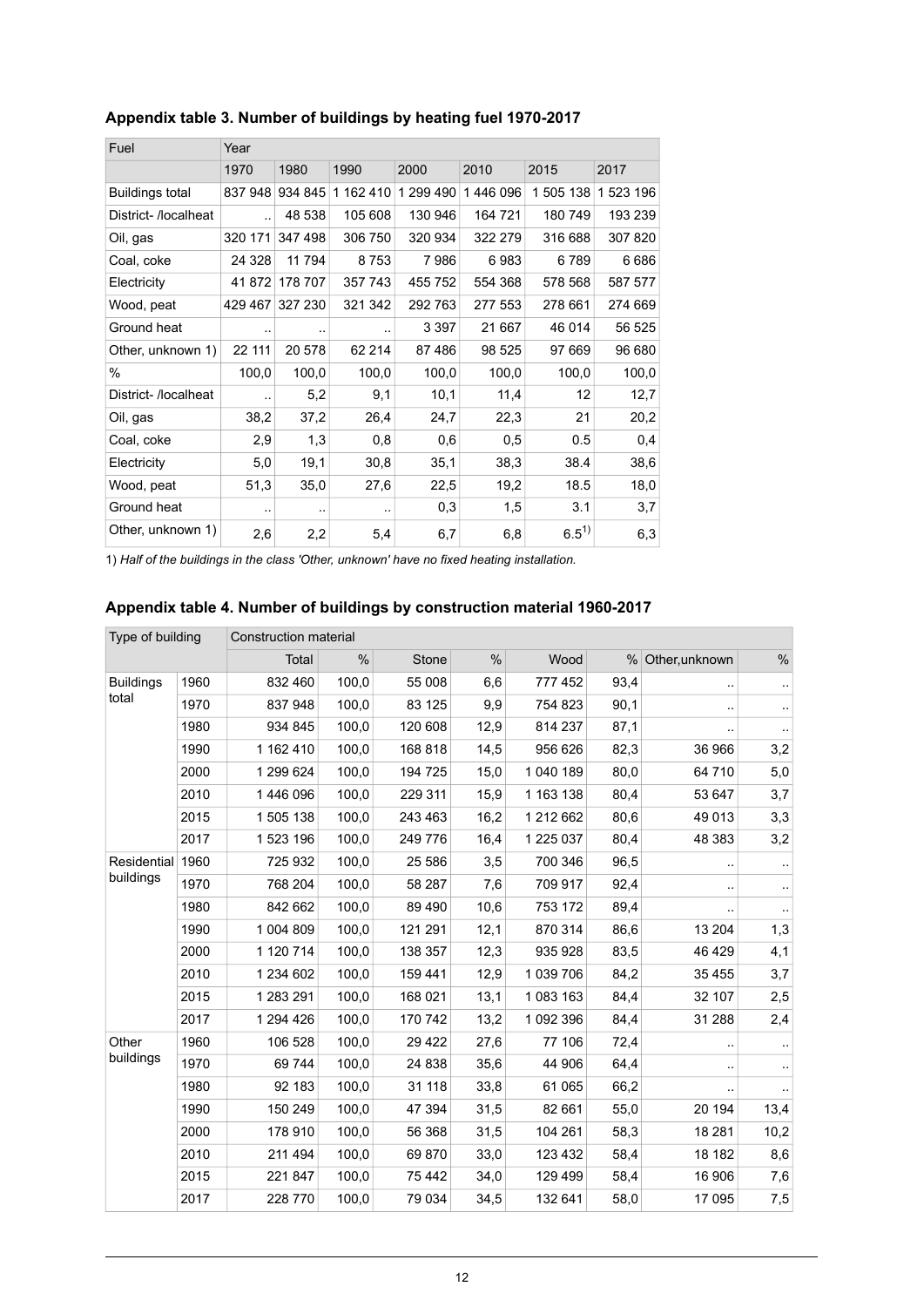| Location of free-time<br>residence | Owner lives in<br>the region | Owner does<br>not live in the<br>region | All free-time<br>residences<br>owned by private<br>owners | Share of<br>free-time<br>residences<br>owned by<br>out-of-towners | Free-time<br>residences<br>owned by death<br>estates.<br>enterprises,<br>communities or<br>foreigners | All free-time<br>residences |
|------------------------------------|------------------------------|-----------------------------------------|-----------------------------------------------------------|-------------------------------------------------------------------|-------------------------------------------------------------------------------------------------------|-----------------------------|
| Åland                              | 3 3 2 8                      | 352                                     | 3680                                                      | 9,6                                                               | 27 96                                                                                                 | 6476                        |
| South Karelia                      | 10 634                       | 7 2 7 3                                 | 17 907                                                    | 40,6                                                              | 2 9 0 8                                                                                               | 20815                       |
| South Ostrobothnia                 | 7682                         | 4 1 3 0                                 | 11812                                                     | 35                                                                | 1838                                                                                                  | 13 650                      |
| Etelä-Savo                         | 16 922                       | 27 193                                  | 44 115                                                    | 61,6                                                              | 5480                                                                                                  | 49 595                      |
| Kainuu                             | 6438                         | 4 6 6 1                                 | 11 099                                                    | 42                                                                | 1571                                                                                                  | 12 670                      |
| Kanta-Häme                         | 8 2 3 0                      | 10 613                                  | 18843                                                     | 56,3                                                              | 2 5 7 9                                                                                               | 21 4 22                     |
| Central Ostrobothnia               | 2 187                        | 843                                     | 3 0 3 0                                                   | 27,8                                                              | 961                                                                                                   | 3991                        |
| <b>Central Finland</b>             | 17 502                       | 13 979                                  | 31 481                                                    | 44,4                                                              | 4570                                                                                                  | 36 051                      |
| Kymenlaakso                        | 9 0 6 2                      | 7 3 6 2                                 | 16 4 24                                                   | 44,8                                                              | 2 2 0 0                                                                                               | 18 624                      |
| Lapland                            | 13913                        | 10739                                   | 24 652                                                    | 43,6                                                              | 7883                                                                                                  | 32 535                      |
| Pirkanmaa                          | 28 910                       | 12 3 10                                 | 41 2 20                                                   | 29,9                                                              | 5987                                                                                                  | 47 207                      |
| Ostrobothnia                       | 14 642                       | 2783                                    | 17 4 25                                                   | 16                                                                | 3985                                                                                                  | 21 4 10                     |
| North Karelia                      | 14 381                       | 6955                                    | 21 336                                                    | 32,6                                                              | 2799                                                                                                  | 24 135                      |
| North Ostrobothnia                 | 20 231                       | 5751                                    | 25 982                                                    | 22,1                                                              | 6 3 5 1                                                                                               | 32 333                      |
| Pohjois-Savo                       | 18889                        | 8 5 6 4                                 | 27 4 53                                                   | 31,2                                                              | 4 3 4 7                                                                                               | 31800                       |
| Päijät-Häme                        | 9 3 6 8                      | 10 135                                  | 19 503                                                    | 52                                                                | 2912                                                                                                  | 22 4 15                     |
| Satakunta                          | 13 062                       | 4551                                    | 17613                                                     | 25,8                                                              | 2695                                                                                                  | 20 308                      |
| Uusimaa                            | 33 184                       | 1823                                    | 35 007                                                    | 5,2                                                               | 7 0 5 2                                                                                               | 42 059                      |
| Varsinais-Suomi                    | 28 810                       | 13 598                                  | 42 408                                                    | 32,1                                                              | 7 2 9 6                                                                                               | 49 704                      |

### <span id="page-12-0"></span>**Appendix table 5. Number of privately owned free-time residences by owner 2017**